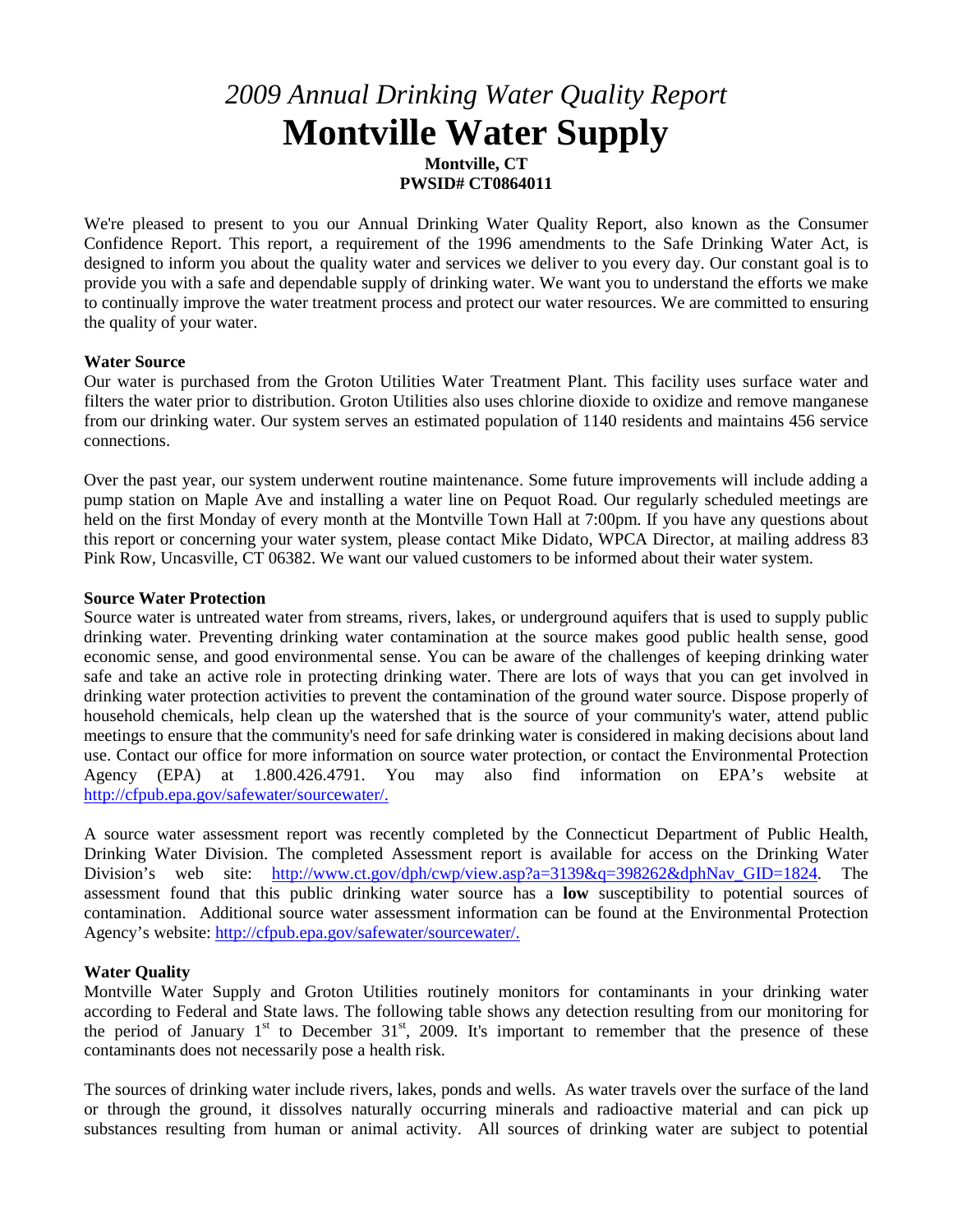contamination by substances that are naturally occurring or man made. Contaminants that may be present in source water include:

**Microbial contaminants**, such as viruses and bacteria, may come from sewage treatment plants, septic systems, agricultural livestock operations, and wildlife.

**Inorganic contaminants**, such as salts and metals, can be naturally occurring or result from urban storm water runoff, industrial or domestic wastewater discharges, oil and gas production, mining, or farming.

**Pesticides and herbicides** may come from a variety of sources such as agriculture, urban storm water runoff, and residential uses.

**Organic chemical contaminants**, including synthetic and volatile organic chemicals, are by-products of industrial processes and petroleum production, and can also come from gas stations, urban storm water runoff, and septic systems. **Radioactive contaminants** can be naturally-occurring or be the result of oil and gas production and mining activities.

In order to ensure that tap water is safe to drink, U.S. Environmental Protection Agency (EPA) prescribes regulations which limit the amount of certain contaminants in water provided by public water systems. U.S. Food and Drug Administration (FDA) regulations establish limits for contaminants in bottled water which must provide the same protection for public health.

The table below lists all of the drinking water contaminants that were detected through out water quality monitoring and testing. The presence of contaminants in the water does not necessarily indicate that the water poses a health risk.

| <b>TEST RESULTS</b><br>Unless otherwise noted, testing was done in 2009.                                            |                         |                                  |                                             |                      |                     |                                                                                                   |  |  |  |
|---------------------------------------------------------------------------------------------------------------------|-------------------------|----------------------------------|---------------------------------------------|----------------------|---------------------|---------------------------------------------------------------------------------------------------|--|--|--|
| Contaminant                                                                                                         | <b>Violation</b><br>Y/N | Level<br><b>Detected</b>         | Unit<br><b>Measurement</b>                  | <b>MCLG</b>          | <b>MCL</b>          | <b>Likely Source of Contamination</b>                                                             |  |  |  |
| <b>Microbiological Contaminants</b>                                                                                 |                         |                                  |                                             |                      |                     |                                                                                                   |  |  |  |
| <b>Total Coliform Bacteria</b>                                                                                      | N                       | $\mathbf{0}$<br>positive         | Highest monthly<br># of positive<br>samples | $\Omega$<br>positive | 1<br>positive       | Naturally present in the environment                                                              |  |  |  |
| <b>Total Organic Carbon</b><br>(2009)                                                                               | N                       | 1.6                              | ppm                                         | n/a                  | <b>TT</b>           | Naturally present in the environment                                                              |  |  |  |
| Turbidity<br>(5/5/09)                                                                                               | N                       | 0.36                             | ntu                                         | n/a                  | <b>TT</b>           | Soil runoff                                                                                       |  |  |  |
| <b>Radioactive Contaminants</b>                                                                                     |                         |                                  |                                             |                      |                     |                                                                                                   |  |  |  |
| Radium-228<br>(2009)                                                                                                | N                       | 1.84                             | pCi/L                                       | $\theta$             | 5                   | Naturally occurring radioactivity in bedrock.                                                     |  |  |  |
| <b>Inorganic Contaminants</b>                                                                                       |                         |                                  |                                             |                      |                     |                                                                                                   |  |  |  |
| Barium<br>(2009)                                                                                                    | N                       | 0.008                            | ppm                                         | 2                    | 2                   | Erosion of natural deposits                                                                       |  |  |  |
| Fluoride<br>(2009)                                                                                                  | N                       | 1.29                             | ppm                                         | $\overline{4}$       | 4                   | Erosion of natural deposits.                                                                      |  |  |  |
| Nitrate [as Nitrogen]<br>(2009)                                                                                     | N                       | 0.15                             | ppm                                         | 10                   | 10                  | Runoff from fertilizer use; leaching from<br>septic tanks, sewage; erosion of natural<br>deposits |  |  |  |
| $*$ = Reported results are the 90 <sup>th</sup> percentile value (the value that 90% of all samples are less than). |                         |                                  |                                             |                      |                     |                                                                                                   |  |  |  |
| <b>Disinfection By-Products</b>                                                                                     |                         |                                  |                                             |                      |                     |                                                                                                   |  |  |  |
| Chlorine<br>(2009)                                                                                                  | N                       | 0.64                             | ppm                                         | <b>MRDLG</b><br>$=4$ | <b>MRDL</b><br>$=4$ | Water additive used to control microbes                                                           |  |  |  |
| Chlorite<br>(2009)                                                                                                  | N                       | 0.14                             | ppm                                         | 0.8                  | 1                   | By-product of drinking water chlorination                                                         |  |  |  |
| HAA5<br>[Total Haloacetic Acids]<br>(2009)                                                                          | N                       | $RAA = 22.27$<br>$(4.4 - 34.0)$  | ppb                                         | $\Omega$             | 60                  | By-product of drinking water chlorination                                                         |  |  |  |
| <b>TTHM</b><br>[Total Trihalomethanes]<br>(2009)                                                                    | N                       | $RAA = 50.34$<br>$(33.7 - 77.0)$ | ppb                                         | $\theta$             | 80                  | By-product of drinking water chlorination                                                         |  |  |  |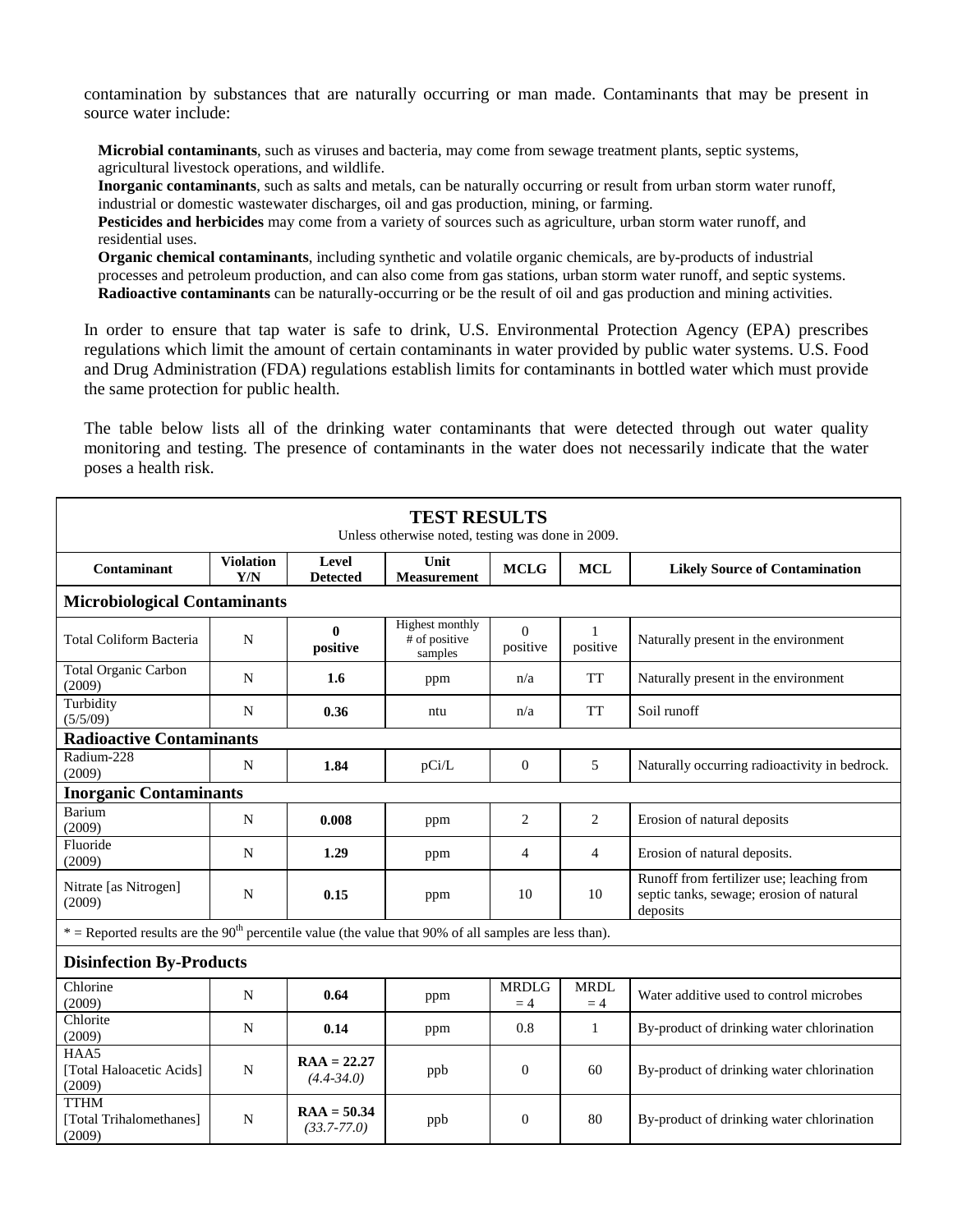| Unregulated Contaminants (contaminants with a health advisory) |                       |                            |             |                                                                         |  |  |  |  |
|----------------------------------------------------------------|-----------------------|----------------------------|-------------|-------------------------------------------------------------------------|--|--|--|--|
| <b>Contaminant</b>                                             | <b>Level Detected</b> | Unit<br><b>Measurement</b> | <b>DWEL</b> | <b>Likely Source of Contamination</b>                                   |  |  |  |  |
| Chloride<br>(2009)                                             | 33                    | ppm                        | 250         | Erosion of natural deposits, Storm water<br>runoff containing road salt |  |  |  |  |
| Sodium<br>(2009)                                               | 12.0                  | ppm                        | 28          | Erosion of natural deposits, urban storm<br>runoff                      |  |  |  |  |
| Sulfate<br>(2009)                                              | 10.0                  | ppm                        | 250         | Erosion of natural deposits, urban storm<br>runoff                      |  |  |  |  |

**Note:** The state allows us to monitor for some contaminants less than once per year because the concentrations of these contaminants do not change frequently. Not all contaminants are tested for every year due to monitoring waivers and therefore we must use the most recent round of sampling. Some of our data is more than one year old, however, is limited to no older than 5 years.

#### **Units:**

*Parts per million* (ppm) *or Milligrams per liter (mg/l)* - one part per million corresponds to one minute in two years or a single penny in \$10,000.

*Parts per billion* **(ppb)** *or Micrograms per liter* - one part per billion corresponds to one minute in 2,000 years, or a single penny in \$10,000,000.

*Picocuries per liter* **(pCi/L)** - picocuries per liter is a measure of the radioactivity in water.

*Micrograms per Liter*  $(\mu g/1)$  – a measure of radioactivity in water.

*Millirems per year* **(mrem/year)** – a measure of radiation absorbed by the water.

*Nephelometric Turbidity Unit* **(NTU)** - nephelometric turbidity unit is a measure of the clarity of water. Turbidity in excess of 5 NTU is just noticeable to the average person.

#### **Definitions:**

*Action Level* **(AL)** - the concentration of a contaminant which, if exceeded, triggers treatment or other requirements which a water system must follow.

*Treatment Technique* **(TT)** - A treatment technique is a required process intended to reduce the level of a contaminant in drinking water. *Million Fibers per Liter* **(MFL)** - million fibers per liter is a measure of the presence of asbestos fibers that are longer than 10 micrometers. *Maximum Contaminant Level* **(MCL)** - The MCL is the highest level of a contaminant that is allowed in drinking water. MCLs are set as close to the MCLGs as feasible using the best available treatment technology.

*Maximum Contaminant Level Goal* **(MCLG)** - The MCLG is the level of a contaminant in drinking water below which there is no known or expected risk to health. MCLGs allow for a margin of safety.

*Drinking Water Equivalent Level* **(DWEL)** *–* A lifetime exposure concentration protective of adverse, non-cancer health effects, that assumes all of the exposure to a contaminant is from a drinking water source.

*Maximum Residual Disinfectant Level* **(MRDL)** - The highest level of a disinfectant allowed in drinking water. There is convincing evidence that addition of a disinfectant is necessary for control of microbial contaminants.

*Maximum Residual Disinfectant Level Goal* **(MRDLG)** - The level of a drinking water disinfectant below which there is no known or expected risk to health. MRDLGs do not reflect the benefits of the use of disinfectants to control microbial contaminants.

*Running Annual Average* **(RAA) -** The average of all monthly or quarterly samples for the last year at all sample locations.

*Non Detect* **(ND)** - The contaminant was not detected.

*Not Applicable, Not Established* **(N/A)**

# **IMPORTANT INFORMATION**

*Lead - Major Sources in Drinking Water: Corrosion of household plumbing systems; erosion of natural deposits. Health Effects Statement: Infants and children who drink water containing lead in excess of the action level could experience delays in their physical or mental development. Children could show slight deficits in attention span and learning abilities. Adults who drink this water over many years could develop kidney problems or high blood pressure.* 

*Copper - Major Sources in Drinking Water: Corrosion of household plumbing systems; erosion of natural deposits; leaching from wood preservatives* 

*Health Effects Statement: Copper is an essential nutrient, but some people who drink water containing copper in excess of the action level over a relatively short amount of time could experience gastrointestinal distress. Some people who drink water containing copper in excess of the action level over many years could, suffer liver or kidney damage. People with Wilson's Disease should consult their personal doctor.*

*Fluoride: Fluoride levels must be maintained between 1-2 ppm, for those water systems that fluoridate the water.*

*Lead/Copper: Action levels are measured at consumer's tap. 90% of the tests must be equal to or below the action level; therefore, the listed results above have been calculated and are listed as the 90th percentile.*

*Total Coliform Bacteria - Reported as the highest monthly number of positive samples, for water systems that take < 40 samples per month. Coliforms are bacteria which are naturally present in the environment and are used as an indicator that other, potentially-harmful bacteria may be present. Our tests have all been negative.*